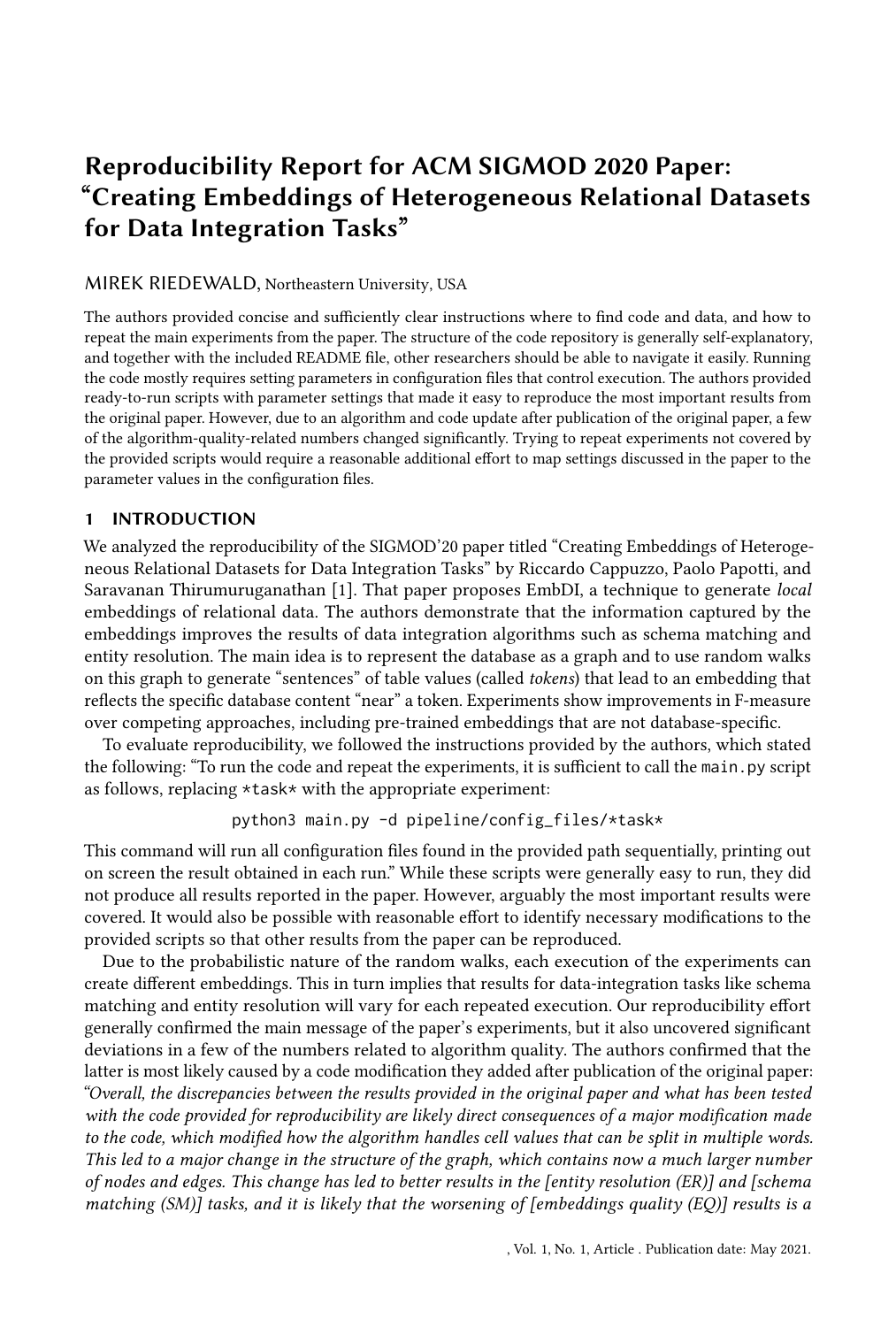consequence of the change in how nodes are represented. Indeed, the EQ tests provided in the repository were designed with the earlier representation in mind. Since we consider the ER and SM results to be our major contribution, we decided that a loss in the EQ values would be an acceptable tradeoff."

## 2 SUBMISSION

The authors provided a concise PDF document with clear instructions for locating code and data. The code was easy to download from git repository [https://gitlab.eurecom.fr/cappuzzo/embdi.](https://gitlab.eurecom.fr/cappuzzo/embdi) The data and scripts for repeating the experiments can be downloaded from [https://nextcloud.eurecom.](https://nextcloud.eurecom.fr/s/MwiRs8REfGRX5dm) [fr/s/MwiRs8REfGRX5dm.](https://nextcloud.eurecom.fr/s/MwiRs8REfGRX5dm) Overall, the following was provided:

- A git repository at<https://gitlab.eurecom.fr/cappuzzo/embdi> with code, a detailed README, and test data.
- A PDF document ReadMe\_Embdi.pdf with simplified instructions for the reproducibility evaluation. This document is not necessary for running the experiments, because all relevant information is also contained in the git repository, especially the README file.
- Datasets and scripts for repeating the main experiments from the paper at [https://nextcloud.](https://nextcloud.eurecom.fr/s/MwiRs8REfGRX5dm) [eurecom.fr/s/MwiRs8REfGRX5dm.](https://nextcloud.eurecom.fr/s/MwiRs8REfGRX5dm)

## 3 HARDWARE AND SOFTWARE ENVIRONMENT

All experiments in the original paper had been executed on a commodity laptop running Kubuntu OS. To remain close to that hardware, we used a laptop with similar specs. Since that laptop was running Windows 10, all reproducibility experiments were executed in an Ubuntu Linux virtual machine (VM) as summarized below.

|            | Paper          | Repro Review (VM in VMware Workstation 15 Player) |
|------------|----------------|---------------------------------------------------|
| <b>CPU</b> | Intel i7-8550U | Intel i7-8650U                                    |
| Cores      | 4              | 4 (1 available to VM)                             |
| <b>GHz</b> | 1.8            | 1.9                                               |
| RAM        | $32$ GB        | 16GB (8GB available to VM)                        |
| Storage    | SSD.           | <b>SSD</b>                                        |
| OS.        | Kubuntu 20.04  | Ubuntu 20.04                                      |

Table 1. Hardware & Software environment

#### 4 REPRODUCIBILITY EVALUATION

#### 4.1 Process

To evaluate the completeness of the author-provided instructions, we started with a bare-bones Ubuntu Linux 20.04 VM that had not been used for Python development and followed the instructions step by step. After installing all Python packages listed in file requirements.txt in the code repository, we executed all reproducibility scripts in directory pipeline/config\_files in the order embeddings\_quality, entity\_resolution, and schema\_matching. We did not run the embeddings-quality evaluation script for the Million Songs Dataset for several reasons: (1) it had not been included in the initial reproducibility material, (2) it is not used for the data integration evaluation in the original paper, and (3) the authors stated that due to its size, "training using the full set of sentences as in the paper would likely hit timeout  $(10h)$ ... on the test machine..."

After running the provided reproducibility scripts, we compared the observed numbers against those shown in the original paper. We discuss these results next.